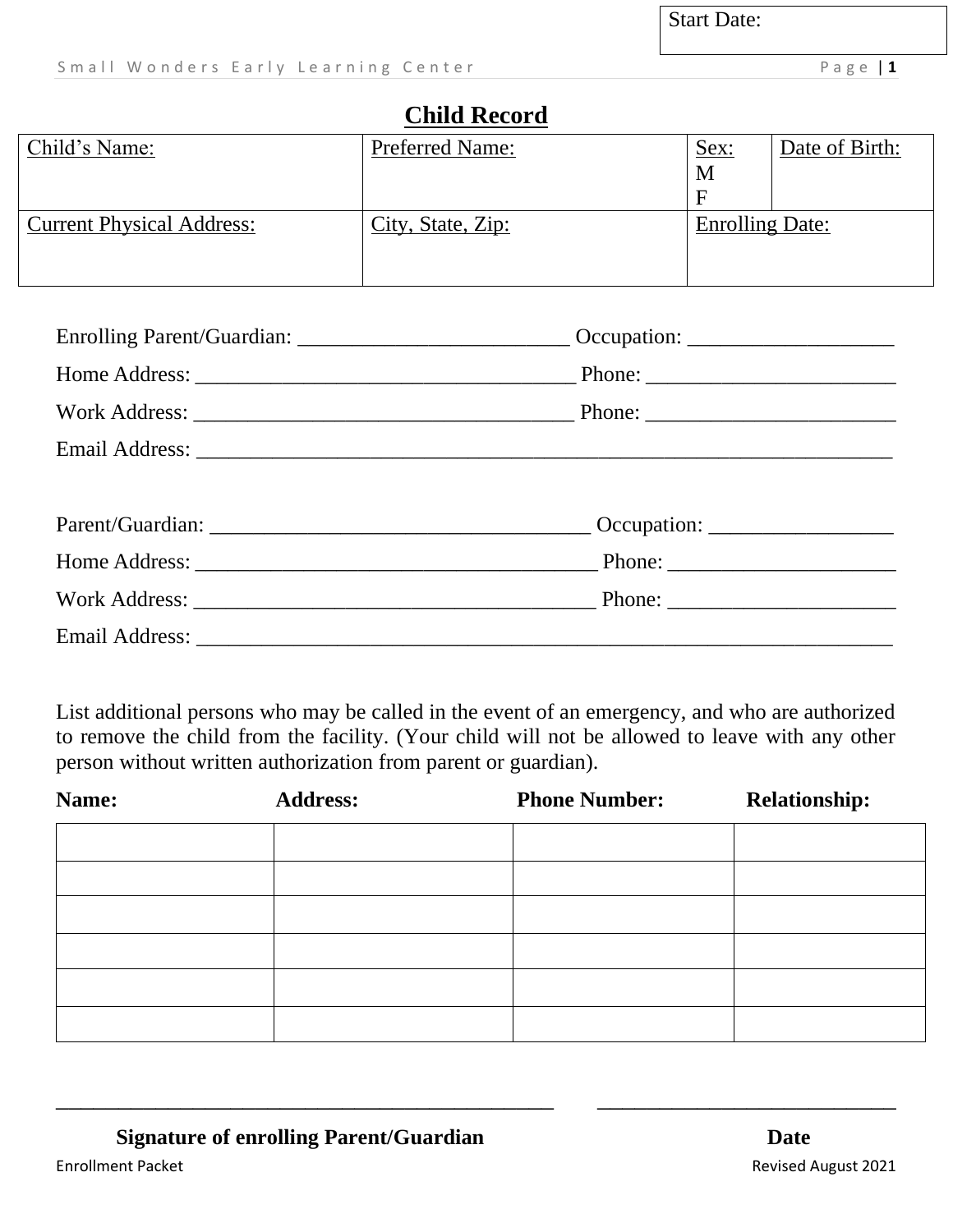#### **Consent for Medical Treatment**

Parent/Guardian agrees the provider may consult with the child's nurse or attending physician in regards to child's health as needed. In the event that we should have questions regarding the health of the enrolling child we may contact one, or more, of the following sources for information.

- ✓ Hospital of choice and phone number \_\_\_\_\_\_\_\_\_\_\_\_\_\_\_\_\_\_\_\_\_\_\_\_\_\_\_\_\_\_\_\_\_\_\_
- $\checkmark$  Local Health Entity

| Dr. Name: | <b>Address:</b> | <b>Telephone:</b> |
|-----------|-----------------|-------------------|
|           |                 |                   |
|           |                 |                   |

| In an emergency, I, | (Parent/Guardian), give my authorization to,                     |
|---------------------|------------------------------------------------------------------|
|                     | (Provider's Name) and any local physician, dentist or hospital   |
|                     | to provide medical care and/or transport my child at my expense. |

| <b>Medical Plan:</b> | Policy #: | <b>Telephone:</b> |
|----------------------|-----------|-------------------|
|                      |           |                   |

\_\_\_\_\_\_\_\_\_\_\_\_\_\_\_\_\_\_\_\_\_\_\_\_\_\_\_\_\_\_\_\_\_\_\_\_\_\_\_\_\_\_\_\_\_\_\_\_\_\_\_\_\_\_\_\_\_\_\_\_\_\_\_\_\_\_\_\_\_\_\_\_\_\_\_\_\_

\_\_\_\_\_\_\_\_\_\_\_\_\_\_\_\_\_\_\_\_\_\_\_\_\_\_\_\_\_\_\_\_\_\_\_\_\_\_\_\_\_\_\_\_\_\_\_\_\_\_\_\_\_\_\_\_\_\_\_\_\_\_\_\_\_\_\_\_\_\_\_\_\_\_\_\_\_

Does your child require additional accommodations? Explain:

Are the problems serious enough to restrict our child's activities? Explain: \_\_\_\_\_\_\_\_\_\_\_\_\_\_\_\_\_\_\_\_\_\_\_\_\_\_\_\_\_\_\_\_\_

| Does your child have frequent colds? Yes                                         |      |
|----------------------------------------------------------------------------------|------|
|                                                                                  |      |
| Is your child currently taking prescribed medication? Yes __________ No_________ |      |
|                                                                                  |      |
|                                                                                  |      |
| <b>Signature of enrolling Parent/Guardian</b>                                    | Date |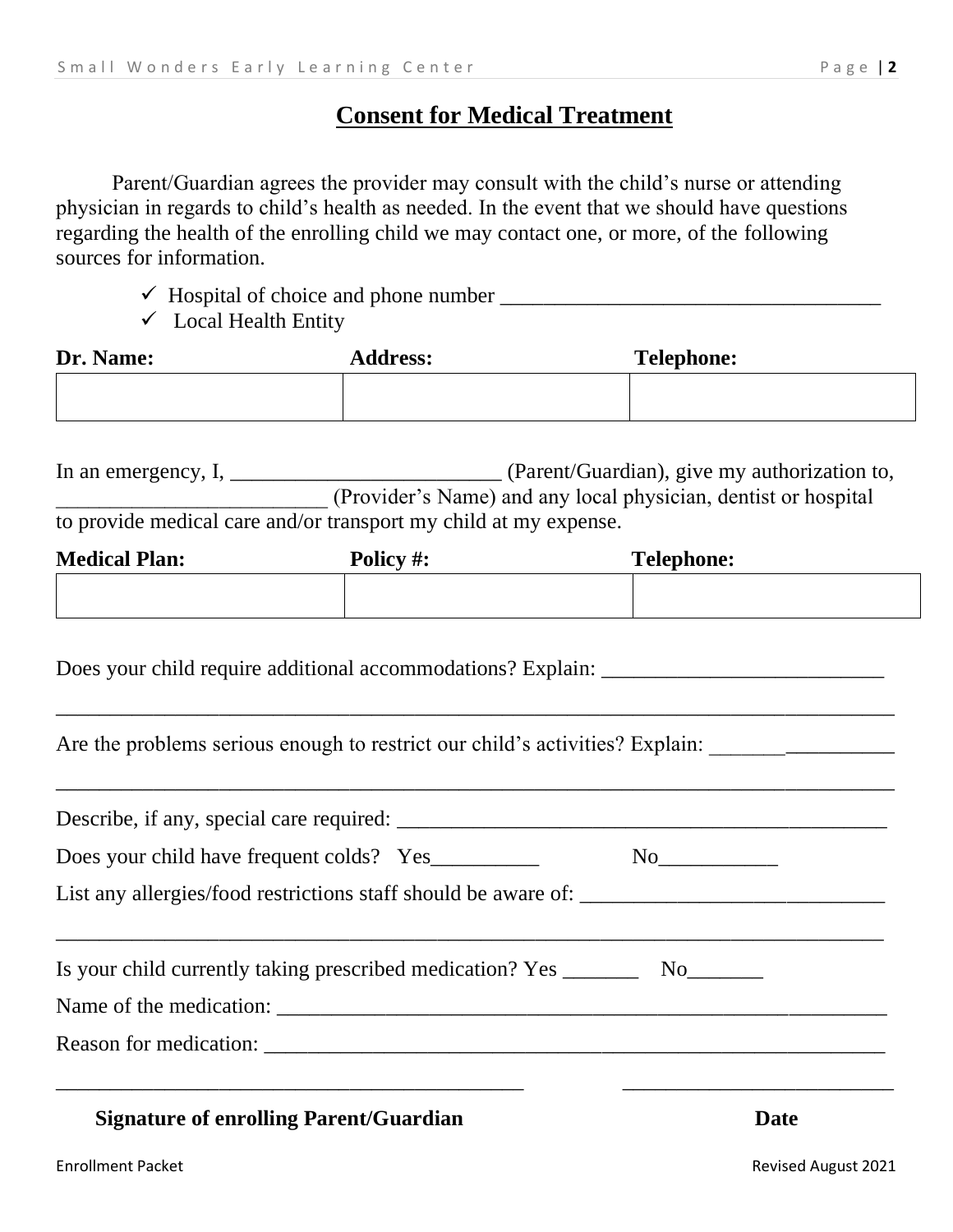#### **Permission to Release Information**

I understand that the time my child, \_\_\_\_\_\_ is in the facility that the director may be asked for information regarding my child.

- $\Box$  I hereby give permission to release information to official persons only, who identify themselves, such as schools, health care personnel, welfare or other governmental officials.
- $\Box$  I do not give permission to release information about my child as set forth in the aforementioned statement. I understand that Child Care Licensing has access to my child's record as the licensing agent and may view the record upon Child Care Licensing facility inspection.

**Signature of enrolling Parent/Guardian** 

### **Transportation Form/Field Trip Permit**

 $\Box$  I understand my child may take part in field trips and educational excursions, either by us, private car, or on foot. I further understand that my child will be chaperoned by a responsible adult at all times away from the facility.

Should any accident occur while my child is away from the facility on the aforementioned trip, I shall not hold the child's caretaker, members of the facility and its employees, nor any participating adult liable.

 $\Box$  I do not wish my child to take part in the aforementioned field trips or educational excursions.

(Provider's name) may transport my child, in the event of an emergency evacuation or disaster preparedness drill of the facility.

**Signature of enrolling Parent/Guardian** 

**Date** 

**Date**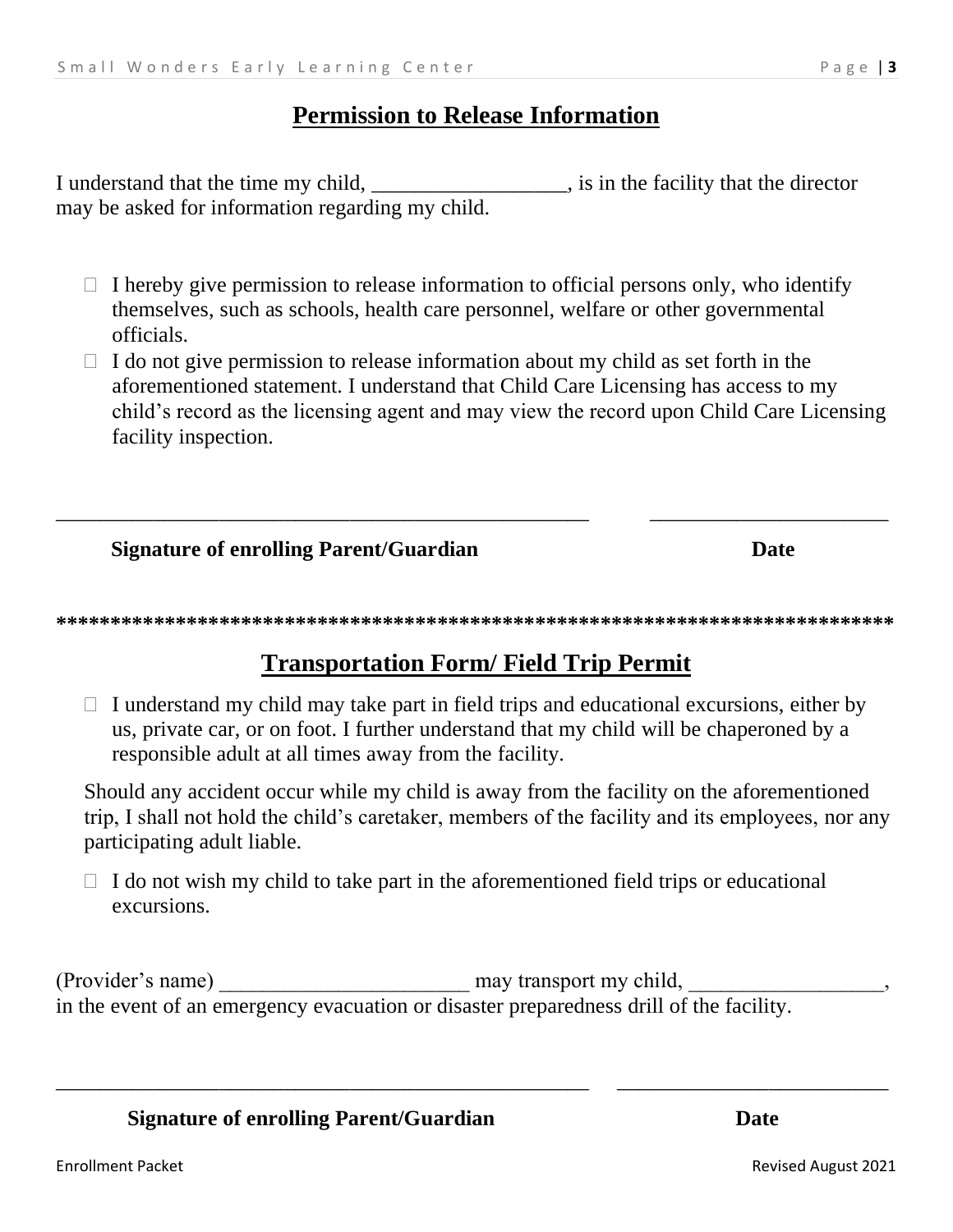## **Parent/Guardian Notification of NRS.178:**

I, \_\_\_\_\_\_\_\_\_\_\_\_\_\_\_\_\_\_\_\_\_\_\_\_\_\_\_\_\_\_\_\_, (Parent/Guardian) am aware that I have the right to request and review any complaints the facility has received within the last 12 months of my child's(ren's) enrollment.

\_\_\_\_\_\_\_\_\_\_\_\_\_\_\_\_\_\_\_\_\_\_\_\_\_\_\_\_\_\_\_\_\_\_\_\_\_\_\_\_\_\_\_\_\_\_\_\_ \_\_\_\_\_\_\_\_\_\_\_\_\_\_\_\_\_\_\_\_\_\_\_\_

**Signature of enrolling Parent/Guardian Date**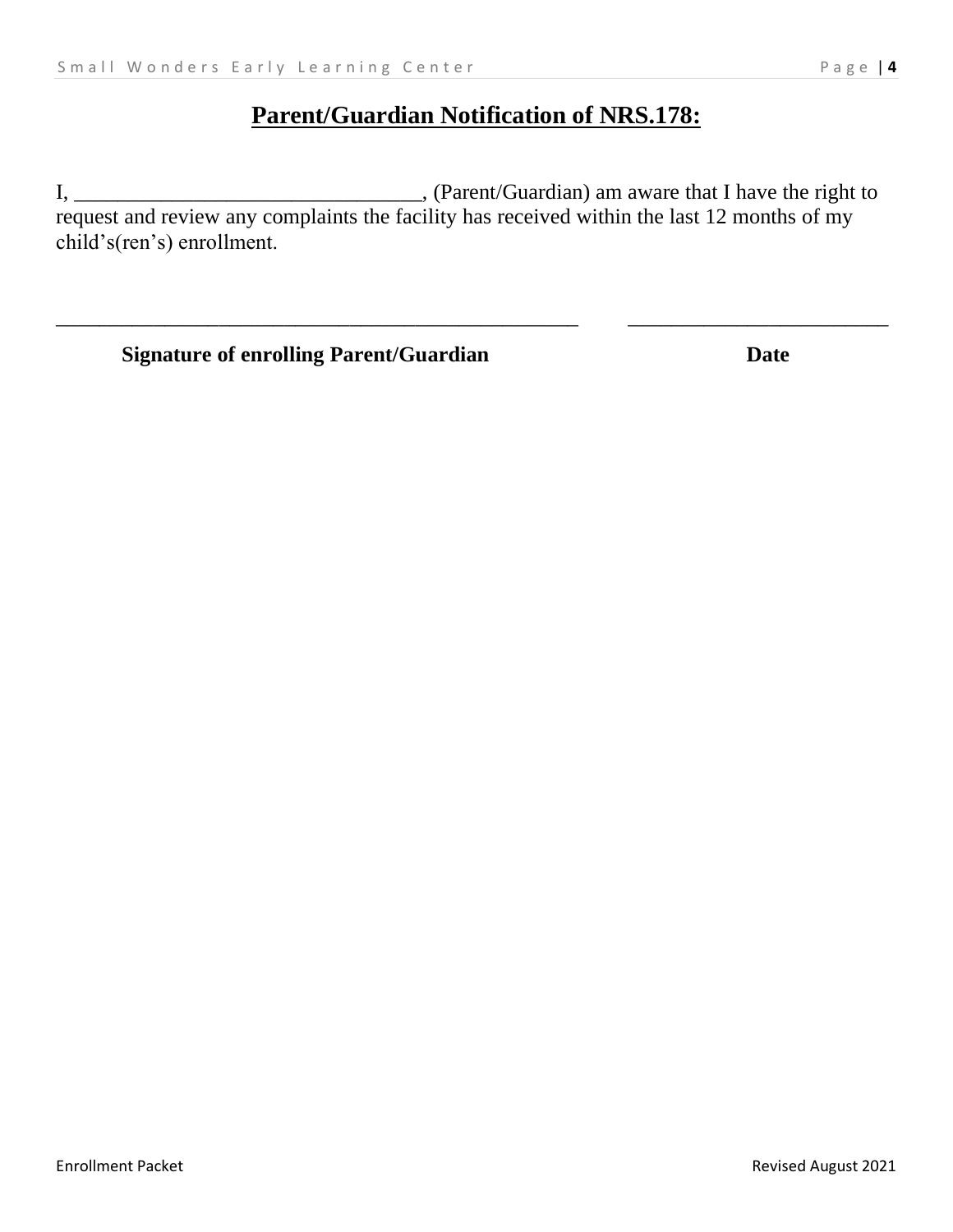### **Permission to Photograph**

I give Small Wonders Early Learning Center permission to photograph my child, , for center use only and may be used on the center's website at https://www.smallwonderselc.com/ and/or Facebook Page.

 $\Box$  Yes  $\Box$  No

**Signature of enrolling Parent/Guardian** 

## **Disaster Plan**

I have reviewed a copy of the Disaster Plan online at https://www.smallwonderselc.com/ or received a hard copy per my request. I understand as the document is updated, I will have the opportunity to review and understand the disaster plan procedures set in place by Small Wonders Early Learning Center.

**Signature of enrolling Parent/Guardian** 

## **Policies and Procedures**

I have reviewed a copy of the policies and procedures online at https://www.smallwonderselc.com/ or received a hard copy per my request. I understand as the document is updated, I will have the opportunity to review and agree with policies and procedures set in place by Small Wonders Early Learning Center.

**Signature of enrolling Parent/Guardian** 

**Date** 

**Date** 

**Date**